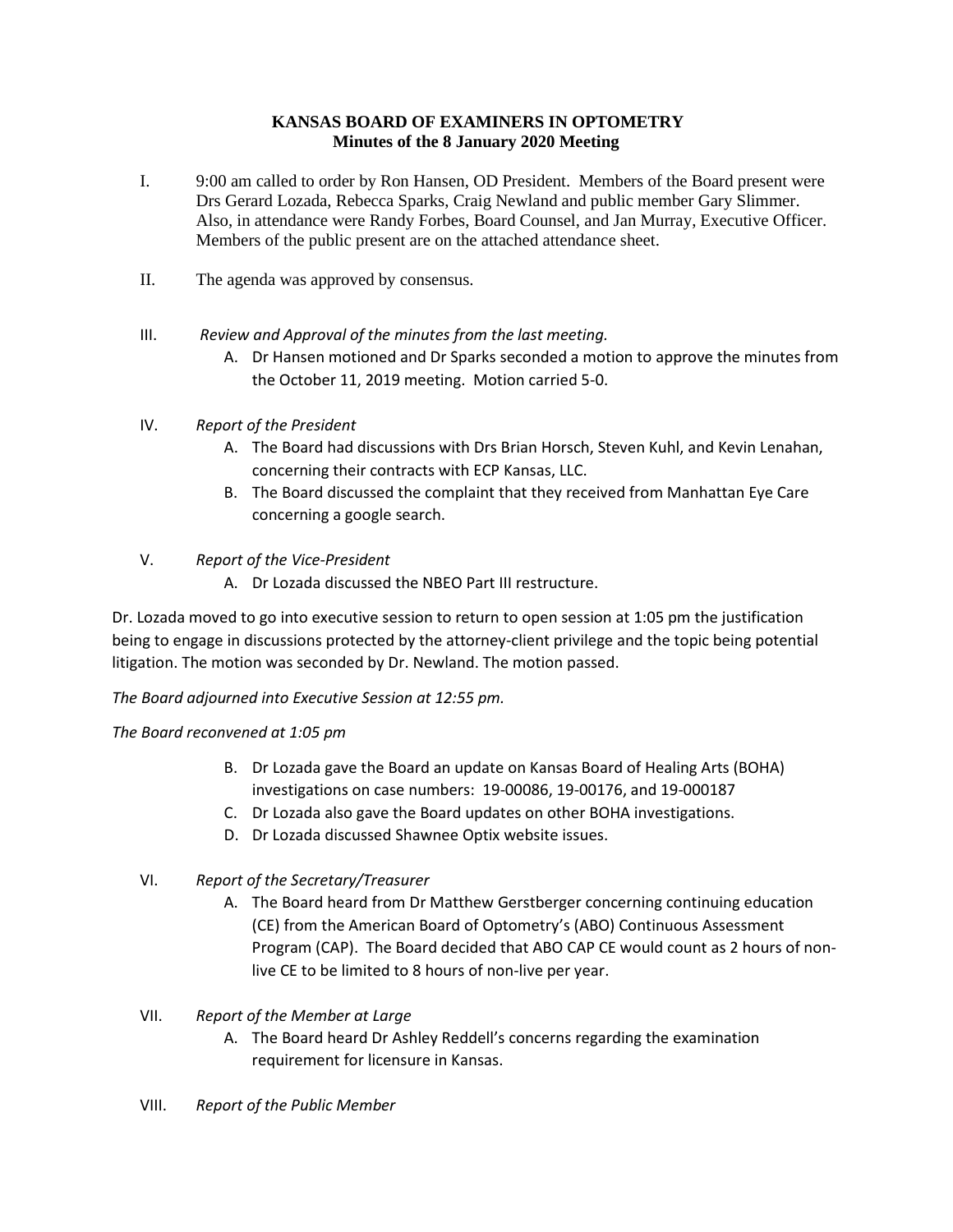A. Mr Slimmer informed the Board about an ophthalmological study that his wife is participating in.

# IX. *Report of the Legal Counsel*

A. Mr Forbes gave the Board a legal update.

# X. *Report of the Executive Officer*

- A. Trade Names:
	- 1. Dr Sparks motioned and Mr Slimmer seconded a motion to deny the trade names of *Eyewear Junkie* and *Eyewear Junkie Optometry* for Phillip Beggs, OD, citing potential of confusion for the public with a non-licensee with a similar name. Motion carried 5-0.
	- 2. Dr Newland motioned and Dr Lozada seconded a motion to approve the trade name of *Sight on Site Vision Care, LLC*, Lansing, El Dorado, Oswego Correctional Facilities, US Penitentiary-Leavenworth, and Leavenworth Detention Center for Mark Norris, OD and Kyle Kelly OD. Motion carried 5- 0.
	- 3. Dr Newland motioned and Dr Sparks seconded a motion to approve the trade name of *Kansas City Eye Clinic*, 4061 Indian Creek Parkway, Suite 310, Overland Park, KS for Stephen Nichols, OD Dawn Bircher, OD, Rebecca Nichols, OD, Claire Fisher, OD, and Jonathan Eck, OD. Motion carried 5-0.
	- 4. Dr Newland motioned and Dr Hansen seconded a motion to approve the trade name of *VEO Vision Therapy*, 746 N Maize Road, Wichita KS for Patrick J Pirrotte, OD. Motion carried 5-0.
	- 5. Dr Lozada motioned and Dr Newland seconded a motion to approve the trade name of *Limestone Eye Care,* 4320 W 6<sup>th</sup> St, Ste 103, Lawrence, KS for Jacob Letourneau, OD.
	- 6. Dr Newland motioned and Dr Hansen seconded to approve the trade name of *Focus Eye Care,* 6930 W 105th St, Overland Park, KS for Chang Soo Daniel Lee, OD. Motion carried 5-0.
	- 7. Dr Hansen moved and Mr Slimmer seconded a motion to approve the trade name of *Sullivan and Associates Optometrists,* 8118 E Douglas, Suite 107, Wichita, KS for Joseph B Sullivan, OD. Motion carried 5-0.
	- 8. Dr Newland motioned and Dr Sparks seconded a motion to approve the trade name of *Blue River EyeCare*, 715 Broadway St, Marysville, KS for Kurt Olson, OD. Motion carried 5-0.
- B. The Board instructed Ms Murray to reserve the Senate Chambers and a committee room in the State Capitol for the July 10, 2020 Board meeting and exam. The Board also instructed Ms Murray to contact Dr Michael Atteberry about using his office for the practical exam on July 11, 2020.
- C. Reciprocity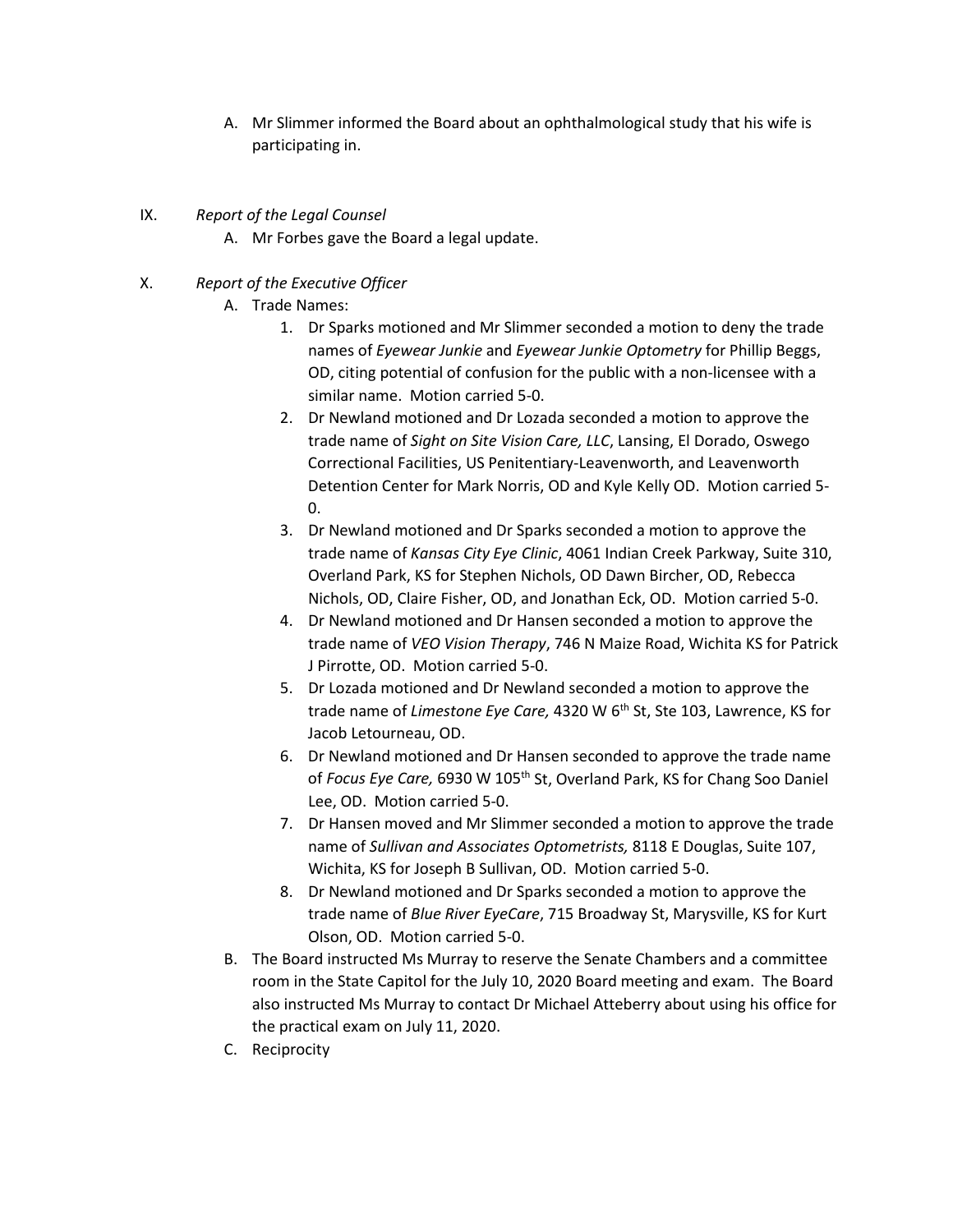- 1. Dr Lozada motioned and Dr Sparks seconded a motion to approve the reciprocity of Kathryn McCampbell, OD, contingent on passing the law exam. Motion carried 5-0.
- 2. Dr Hansen motioned and Dr Newland seconded a motion to approve the reciprocity of Darya McDaniel, OD, contingent on passing the law exam. Motion carried 5-0.
- D. The Board instructed Ms Murray to write articles about K-TRACS and the online driver's license renewal process for the annual newsletter. The Board also suggested to go through last year's minutes for other article ideas.

# XI. *Comments from the Public*

A. Mr Fleischer gave an update on the upcoming legislature session.

# XII. *Next Meeting*

A. The next meeting of the Board of Examiners in Optometry will be April 30, 2020 at 2:00 pm in the Overland Park Convention Center, 6000 College Blvd, Overland Park, KS.

# XIII. *Adjournment*

A. Dr Newland motioned and Mr Slimmer seconded a motion to adjourn. The motion carried 5-0. The Board adjourned at 2:58 pm.